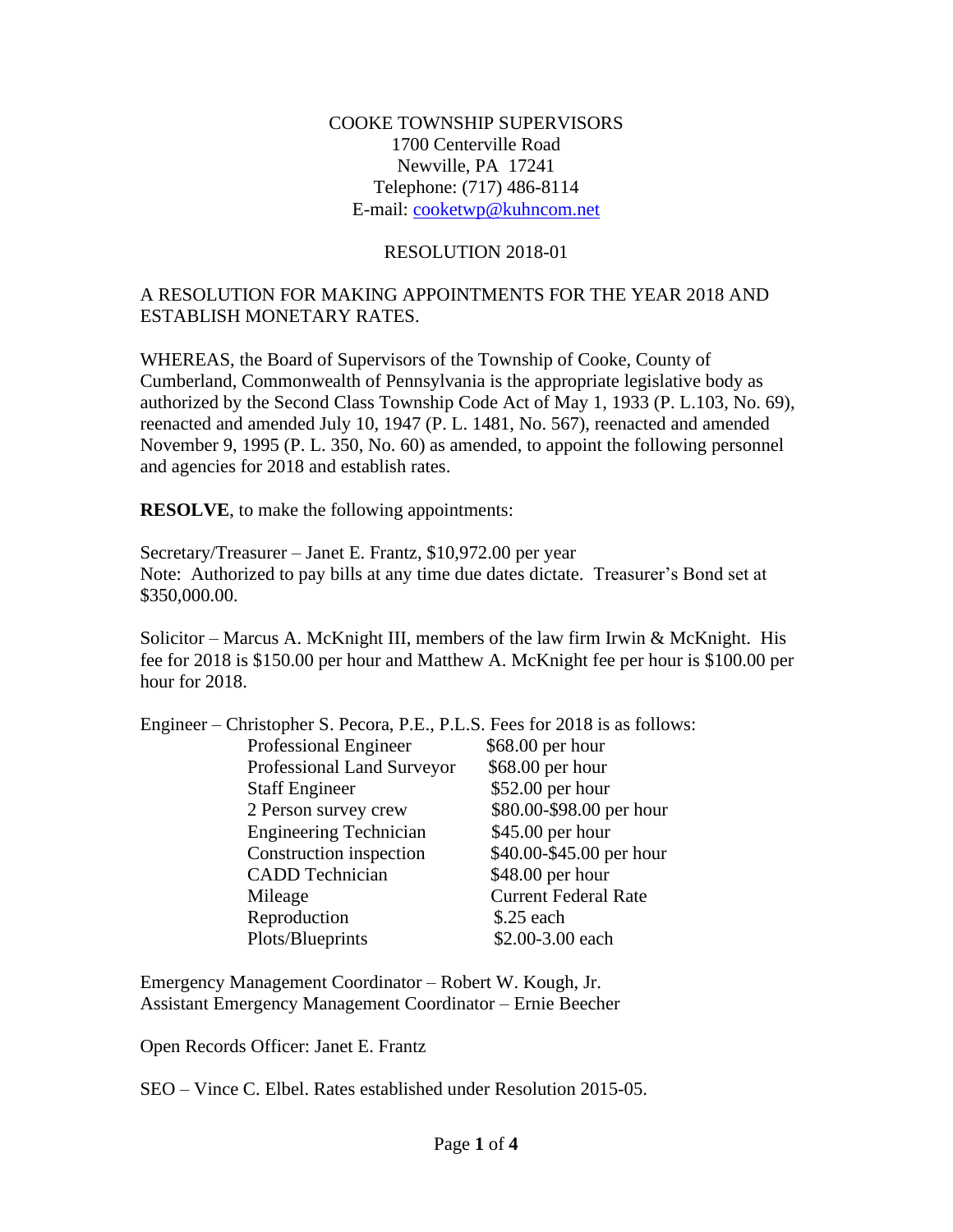Alternate SEO – Jim Maun

Cooke Township Fire Chief – Robert W. Kough, Jr., Township to pay \$20.00 dues to Cumberland County Fire Chief Association.

Fire Protection – Penn Township Volunteer Fire Co., Newville, and Citizens Fire Co. #1, Mt. Holly Springs.

Bank Depository – Orrstown Bank, Stonehedge Plaza, Carlisle, PA 17013

Insurance – PIRMA, H.A. Thomson Co., 961 Pottstown Pike, Chester Springs, PA 19425

Roadmaster – Vacant

Laborer/Equipment Operator – William H. (Bill) Cornman, \$16.72 per hour

Laborer/Equipment Operator – Anthony Newcomer, \$15.39 per hour

Overtime pay for Thanksgiving, Christmas Day and New Year's Day or anytime work hours exceed forty (40) hours in one week, will be at 1½ times hourly rate.

New Hires for General Laborer - \$10.50 minimum (flexible per experience) New Hires for General Laborer-Equipment Operator - \$12.00 per hour minimum (flexible per experience)

## **Building Permit and Township Valuation Permit Resolution 2005-07**:

Twenty (\$20.00) dollars for small projects costing greater than Five Hundred (\$500.00) dollars, but less than One Thousand (\$1000.00) dollars.

Twenty-Five (\$25.00) dollars for projects costing One Thousand (\$1000.00) dollars and five (\$5.00) dollars per One Thousand (\$1000.00) dollars thereafter.

No Cost Valuation Permit for UCC Inspection only, ten (\$10.00) dollars Administration fee.

## **Review of Subdivision and Land Development Plans**

 Residential Plans: \$350.00 Commercial Plans: \$450.00

 Plus Engineer, Sewage Enforcement Officer, Solicitor review fees, and Cumberland County Planning Commission review fees and tax parcel number assignment fees.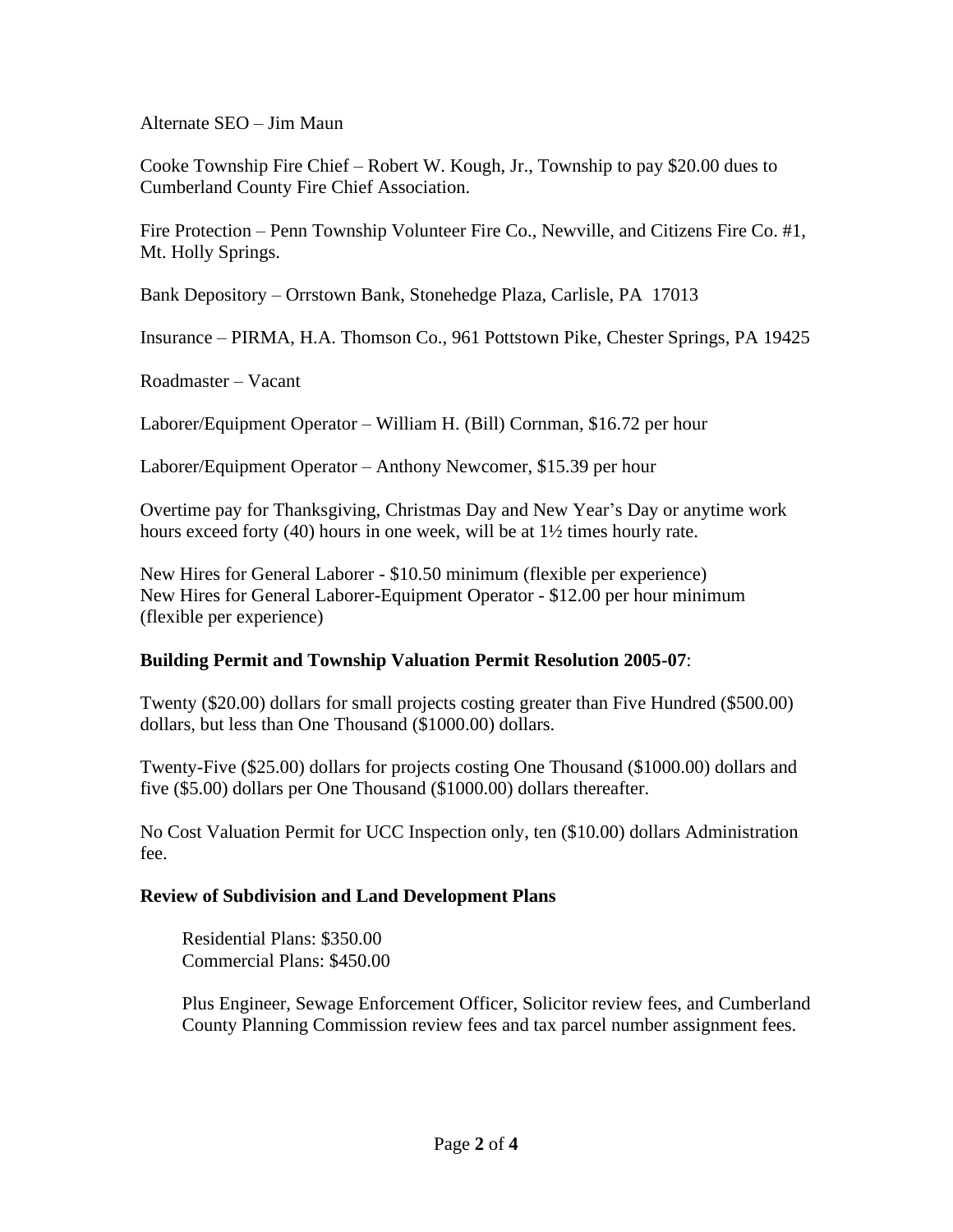## **Tax Collector's Service Fees**

| Tax Certification (per year/per parcel)          | \$10.00 |
|--------------------------------------------------|---------|
| Copy of tax bill (per bill)                      | \$1.00  |
| Non-sufficient Funds Checks Returned (per check) | \$30.00 |

Tax Collector's Commission is eight percent set by Resolution 2013-02. Deputy Tax Collector: Pam Burkholder (appointed per ACT 167) Township will pay one half (½) of the Tax Collectors dues and training fees.

Planning Committee Members are: Andre' C. Weltman, Chairman, Robert D Minck, Diane M. Batt and F. Jeffery Schmidt.

Vacancy Board Member is Robert D. Minck.

Supervisors Pay: Batt \$150.00 per month, Strayer \$150.00 per month, and Sangialosi \$150.00 per month.

Note: Working Supervisors: \$17.11 per hour as established on February 25,2017 by the Township Auditors. Note: Supervisors work in a non-supervisory status at the request of the Roadmaster or in emergencies when the road crew is not available.

\$.50 per mile reimbursement for use of private vehicle on township business for township employees.

**WCCOG Representatives:** Primary: Patricia Sangialosi Secondary: Edward Strayer

**Municipal Advisory Board Representatives:** Primary: Edward Strayer Alternate: Andre' C. Weltman

**County Planning Outreach Representatives:** Edward Strayer

**PSATS Voting Delegate:** Patricia Sangialosi

**Delegates to State PSATS Convention:** Diane M. Batt, Edward H. Strayer, Patricia A. Sangialosi and Janet E. Frantz

**RESOLVE** - The Fireman's Relief Fund to be divided between Penn Township Volunteer Fire Co. and Citizens Fire Co. #1 of Mt. Holly Springs with Penn Township Volunteer Fire Co. receiving 60 percent and Citizens Fire Co. #1, 40 percent.

In December, Yellow Breeches EMS and Newville Community Ambulance (Friendship Fire) will each receive a contribution of \$250.00 with Shippensburg Area EMS receiving \$150.00. In December, Penn Township Volunteer Fire Co. and Citizens Fire Co. #1 each will receive a donation of \$500.00.